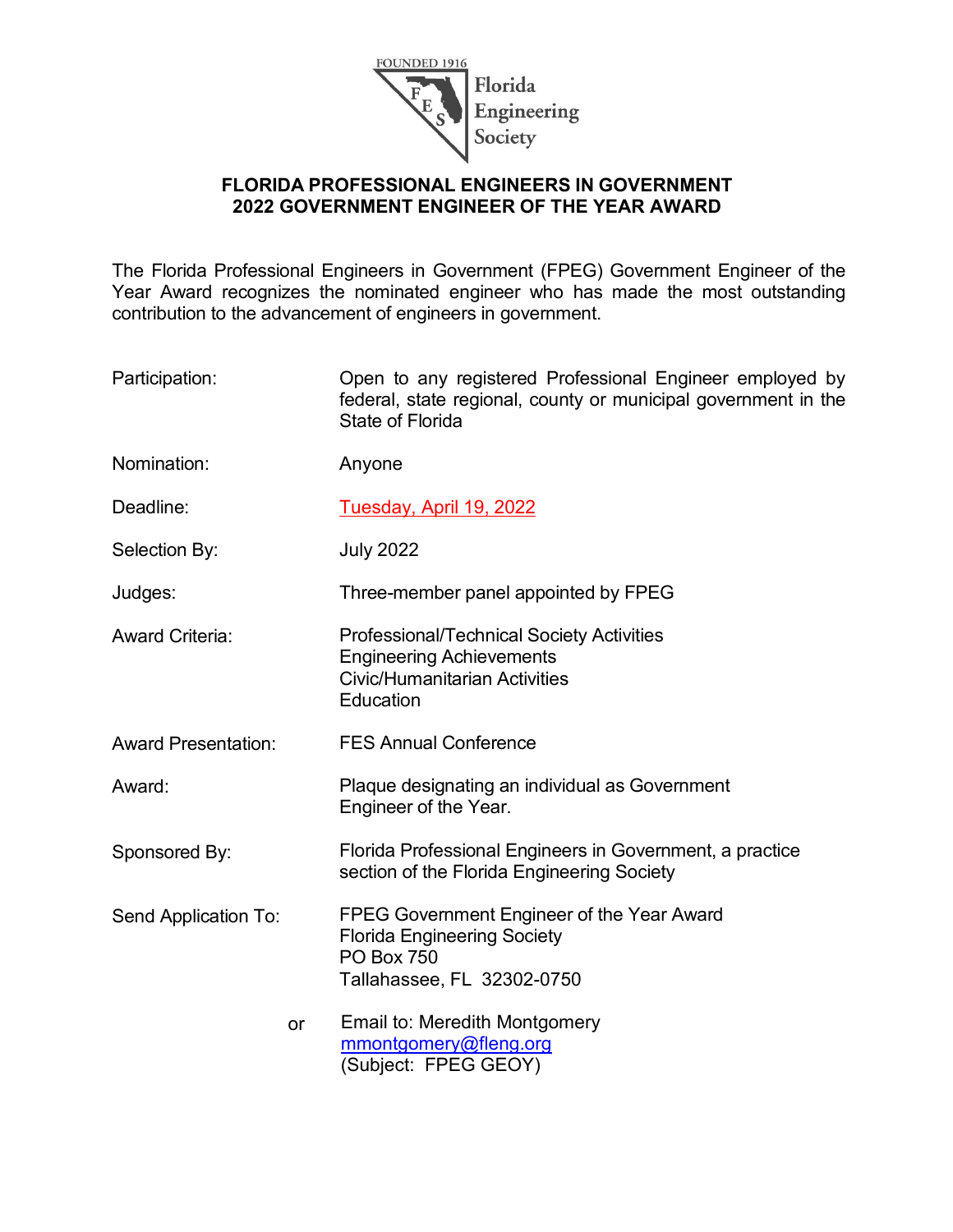

# **2022 FPEG GOVERNMENT ENGINEER OF THE YEAR AWARD NOMINATION**

### **AGENCY INFORMATION**

|    | Agency Name: Note of the second contract the second contract of the second contract of the second contract of the second contract of the second contract of the second contract of the second contract of the second contract        |  |  |
|----|--------------------------------------------------------------------------------------------------------------------------------------------------------------------------------------------------------------------------------------|--|--|
|    | Agency Address: <u>Committee Committee and Committee Committee and Committee and Committee and Committee and Committee and Committee and Committee and Committee and Committee and Committee and Committee and Committee and Com</u> |  |  |
|    |                                                                                                                                                                                                                                      |  |  |
|    |                                                                                                                                                                                                                                      |  |  |
|    | <b>CANDIDATE INFORMATION</b>                                                                                                                                                                                                         |  |  |
|    |                                                                                                                                                                                                                                      |  |  |
|    |                                                                                                                                                                                                                                      |  |  |
|    |                                                                                                                                                                                                                                      |  |  |
|    | Email: 2008. 2009. 2010. 2010. 2010. 2010. 2010. 2010. 2010. 2010. 2010. 2010. 2010. 2010. 2010. 2010. 2010. 20                                                                                                                      |  |  |
|    | Registration: State (s) Registration #                                                                                                                                                                                               |  |  |
|    | <b>EDUCATION</b>                                                                                                                                                                                                                     |  |  |
| А. | Academic Degrees: (Give date, major, institution for each)                                                                                                                                                                           |  |  |
|    |                                                                                                                                                                                                                                      |  |  |
|    |                                                                                                                                                                                                                                      |  |  |
| В. | Continuing Education: (Give Title and Date, or attach list)                                                                                                                                                                          |  |  |
|    |                                                                                                                                                                                                                                      |  |  |
|    |                                                                                                                                                                                                                                      |  |  |
|    |                                                                                                                                                                                                                                      |  |  |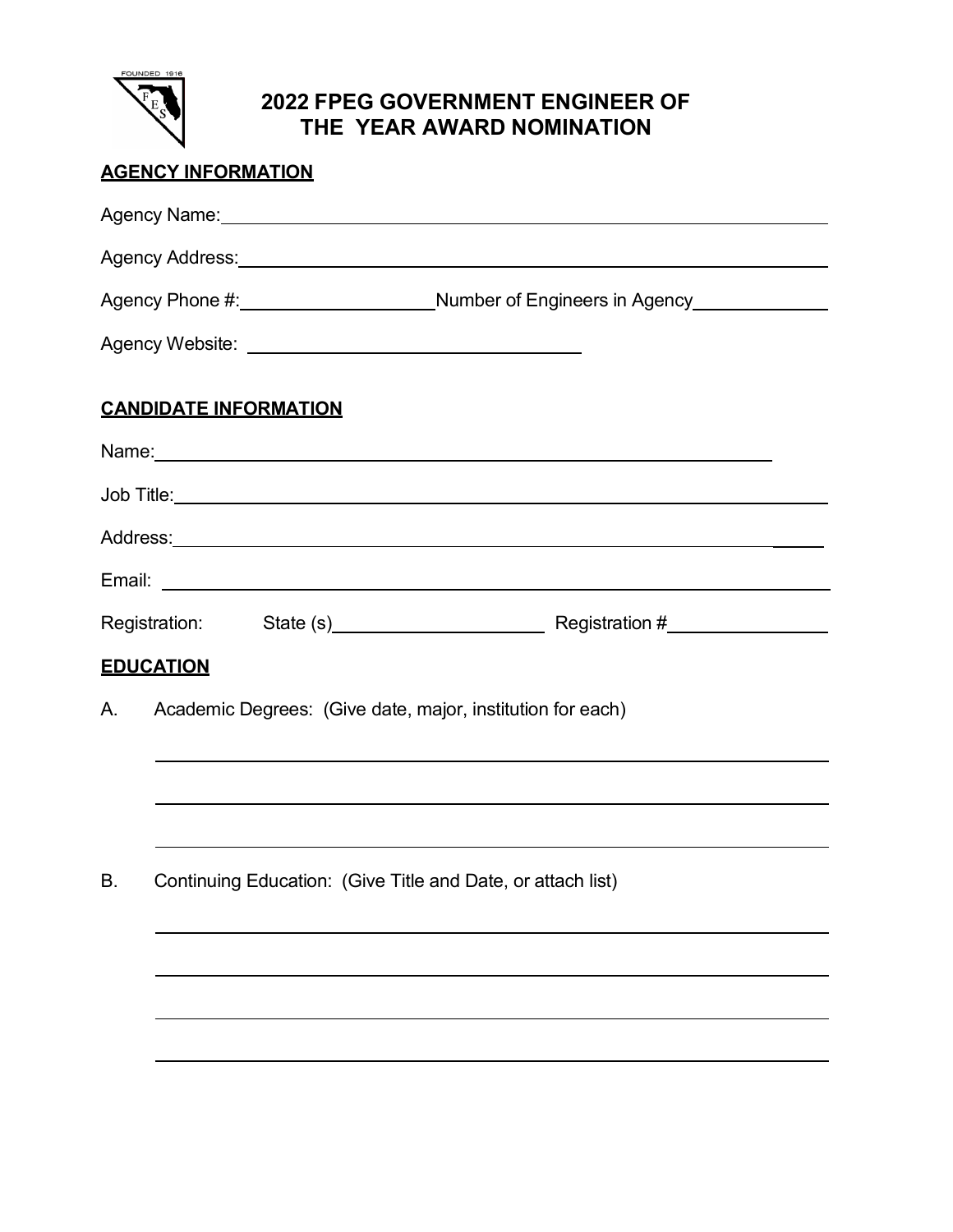C. Papers Published (Give article, journal and date):

#### **PROFESSIONAL/TECHNICAL SOCIETY ACTIVITIES**

A. Membership in:

B. Offices held and/or Committee Assignments (Give office or committee, responsibility, dates):

### **CIVIC AND HUMANITARIAN ACTIVITIES**

(Please list name of organization, offices held, brief summary of activities and dates):